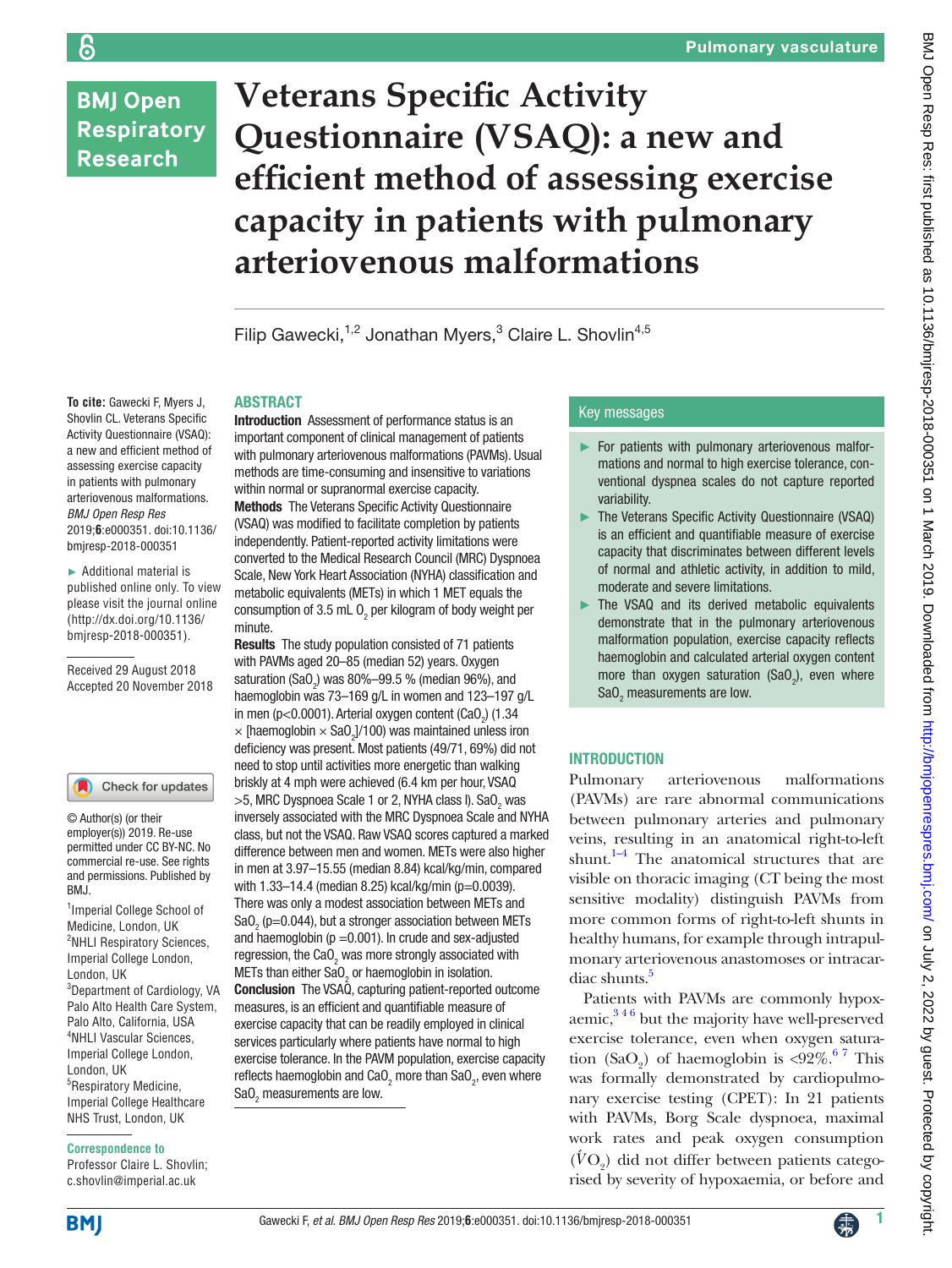after treatment that increased median  $SaO_2$  from  $90\%$  to 96%[.8](#page-6-4)

Within the cohort of patients with PAVM, however, there are individuals with lower performance status and this influ-ences subsequent management.<sup>[9](#page-6-5)</sup> Assessment of current exercise tolerance is therefore an important component of clinical review. Formal CPET assessments are informative, but can be time-consuming in routine clinical practice.<sup>6 8 10</sup> Formalised dyspnoea scales such as the Medical Research Council  $(MRC)^{11}$  or New York Heart Association  $(NYHA)^{12}$  are problematic because the majority of patients with PAVMs are in class  $1/I$  (normal),  $67$  and patients report improvements or deteriorations which do not modify their status on these scales.

We therefore sought clinician-friendly, objective methods suitable for the broad exercise ranges of patients with PAVMs. In early project evaluations of available assessment tools, it became apparent that the most promising discriminatory tool appeared to be the Veterans Specific Activity Questionnaire (VSAQ $^{13}$ ), since this provided an initial 13-point scale, in contrast to the usual dyspnoea scales with 4–5 points[.11 12](#page-6-6) The VSAQ scale points discriminate between different levels of normal and athletic activity, in addition to limitations captured by conventional dyspnoea scales. Activities are listed in increasing difficulty and the user indicates activities that cause them to stop when performed for a period of time, whether that is due to breathlessness, chest discomfort, muscle pain or any other reasons [\(online](https://dx.doi.org/10.1136/bmjresp-2018-000351) [supplementary figure 1](https://dx.doi.org/10.1136/bmjresp-2018-000351)). The limiting activity allows calculation of metabolic equivalents (METs), a measure of the amount of oxygen consumed while sitting down at rest.<sup>[13](#page-6-8)</sup> One MET is equal to the consumption of 3.5 mL  $O_2$  per kilogram of body weight per minute. In the general population, numerous studies have validated the use of the VSAQ in the evaluation of exercise capacity, and have shown good correlation with CPET indices<sup>14–16</sup> and mortality.<sup>[17](#page-6-10)</sup>

We asked the question: Would the VSAQ provide a more sensitive and efficient way to capture performance status in patients with PAVMs than by CPET or use of conventional dyspnoea scales?

## **METHODS**

#### Study cohort

The study subjects were a cohort of patients reviewed at a single UK institution for PAVMs and related conditions. Data were captured prospectively, and for the purposes of the current study case notes were retrospectively evaluated.

All reported evaluations were performed as part of routine clinical care as reported previously.<sup>67 18</sup> SaO<sub>2</sub> was measured by pulse oximetry (Ohmeda Biox 3900, Boulder, Colorado) while breathing room air, for 10 min in the erect posture, and the mean  $\text{SaO}_2$  was calculated across minutes  $7-10.$  SaO<sub>2</sub><sup>[1 18 19](#page-6-0)</sup> and PaO<sub>2</sub><sup>2-4</sup> are inversely related to the severity of right-to-left shunting through PAVMs, with the erect  $SaO<sub>2</sub>$  better reflecting right-to-left shunt size than  $\text{SaO}_2$  in other postures,  $\text{6}$  and more relevant for patients' daily activities. Patients were sent for same-day blood tests,

which included full blood counts for haemoglobin and red cell indices. All patients with suspected PAVMs had the diagnosis confirmed or excluded by a dedicated thoracic CT scan, which for new patients was performed after completion of the VSAQ, pulmonary function tests and initial clinical review.

#### Development of assessment tools

For patients presenting between 2006 and 2010, self-reported exercise capacity was assigned in a blinded manner to the MRC Dyspnoea Scale, $\frac{11}{1}$  to which a sixth category was added to categorise athletic individuals. $67$  In March 2017 the VSAQ was incorporated into routine clinic assessments and completed by the patient prior to clinician review. To compare the methods, VSAQ scores were converted to equivalent MRC Dyspnoea Scale and also to the NYHA heart failure classification.<sup>12</sup>

# Data analysis

As in the original protocol<sup>13</sup> and subsequent valida $tions$ ,  $14-17$  the following formula was used to provide a score of predicted METs or exercise capacity based on the VSAQ score and the participant's age:

*Predicted METs* = 4.74 + ( 0.97 *<sup>×</sup> VSAQ score*) *−* ( 0.06 *<sup>×</sup> Age*)

The VSAQ and derived MRC, NYHA and METs data were assessed in relationship to patient-specific variables such as age, sex, SaO<sub>2</sub>, haemoglobin, and arterial oxygen content  $(CaO<sub>2</sub>)$  which was calculated in millilitres of oxygen per litre of blood by the following formula:

$$
CaO2 = \frac{1.34}{100} x (haemoglobin \times SaO2)
$$

where haemoglobin was measured in  $g/L$ ,  $SaO<sub>2</sub>$  was expressed as a per cent and 1.34 mL is the empirically determined amount of oxygen carried per gram of haemoglobin. $20$ 

Incidental iron deficiency limits secondary erythrocy-totic compensatory responses<sup>[6](#page-6-3)</sup>: as in ref  $6$  iron deficiency was assigned as absent ('0') if ferritin, iron and transferrin saturation index (T*f*SI) were all clearly in the normal range (ferritin >20 mg/L, serum iron >11 mmol/L and T*f*SI >20%); present ('1') if same-day ferritin was <15 mg/L, and also assigned as present ('1') for individuals with both iron and T*f*SI clearly subnormal (<7 mmol/L and <20%, respectively). All other combinations were assigned as intermediate/unknown  $(\cdot)$ .

STATA IC V.15 was used to calculate the distribution of participant-specific variables to perform comparisons between groups and to generate graphs. Two group comparisons were by Mann-Whitney and three group by Kruskal-Wallis. Univariate and multivariate linear regression analyses were performed using normal quantile plots to select the most normally distributed outcome variable.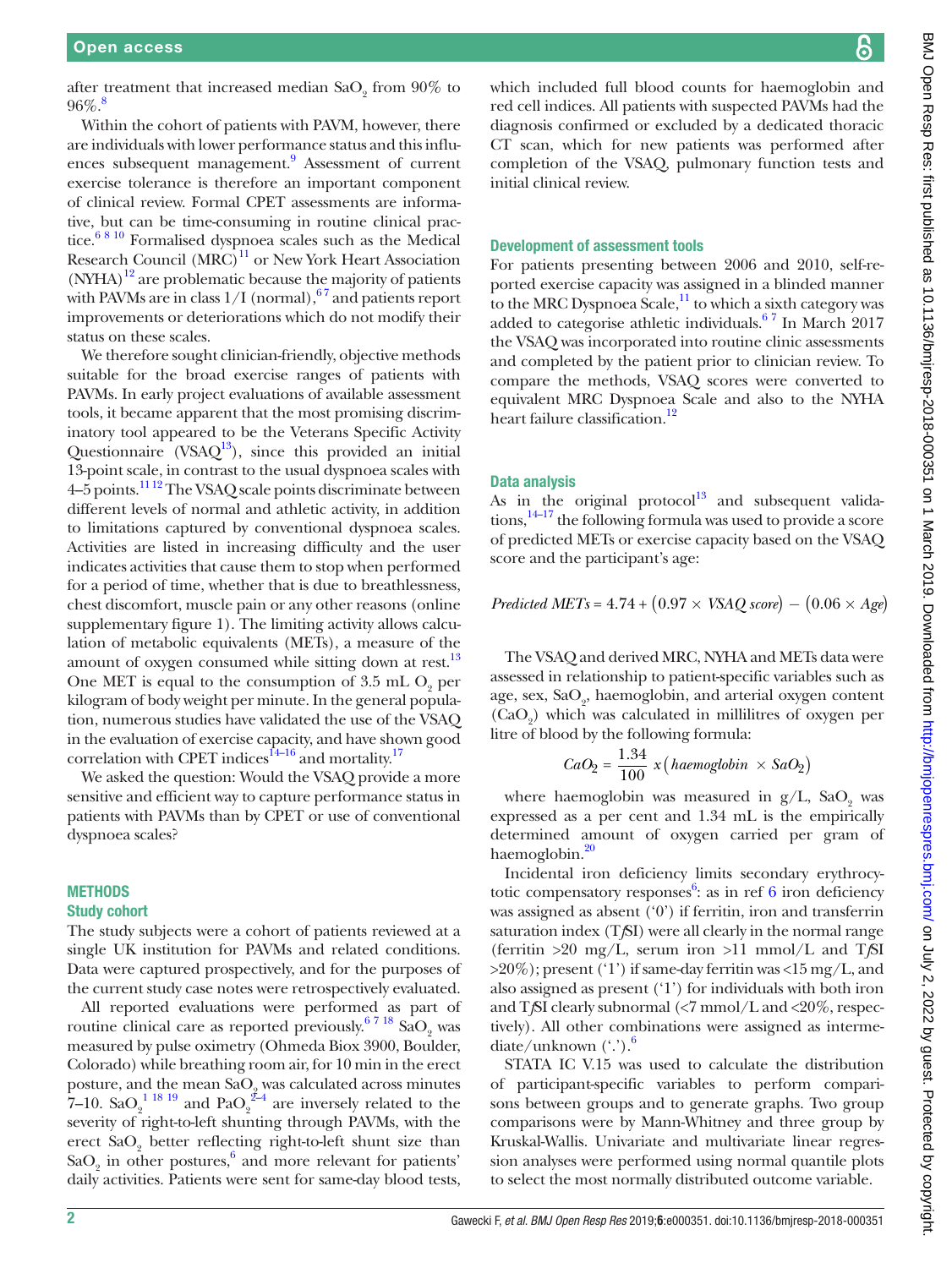| e e<br>I |
|----------|
|          |

| It is important for us<br>to understand                                                                       | $\mathbf{1}$    | Eating, getting dressed or working at a desk                                                                                                                      |  |  |
|---------------------------------------------------------------------------------------------------------------|-----------------|-------------------------------------------------------------------------------------------------------------------------------------------------------------------|--|--|
| whether you have<br>normal, limited or<br>even high levels of<br>activity.                                    | $\overline{2}$  | Taking a shower, shopping, cooking, walking down eight steps                                                                                                      |  |  |
|                                                                                                               | 3               | Walking slowly on a flat surface for 100-200 meters<br>A moderate amount of work around the house such as vacuuming, sweeping the<br>floors or carrying groceries |  |  |
| On this list, please                                                                                          |                 |                                                                                                                                                                   |  |  |
| circle any activity<br>that when performed<br>for a period of time,<br>would typically<br>make you to want to | $\overline{4}$  | Light gardening work<br>Painting or light carpentry                                                                                                               |  |  |
|                                                                                                               | 5               | Walking briskly e.g. four miles per hour<br>Social dancing, washing the car                                                                                       |  |  |
| stop.                                                                                                         | 6               | Playing nine holes of golf carrying your own clubs.<br>Heavy carpentry. Pushing a lawn mower                                                                      |  |  |
|                                                                                                               | $\overline{7}$  | Perform heavy outdoors work e.g. digging<br>Walking uphill, tennis singles, carrying a 4-5 year old child                                                         |  |  |
|                                                                                                               | 8               | Move heavy furniture, jog slowly on the flat, carry a toddler up stairs                                                                                           |  |  |
|                                                                                                               | 9               | Cycling at a moderate pace, sawing wood                                                                                                                           |  |  |
|                                                                                                               | 10              | Brisk swimming, cycling uphill, walking briskly up hill, jog six miles per hour                                                                                   |  |  |
|                                                                                                               | 11              | Cross country skiing, carrying a heavy load up two flights of stairs, cycling briskly                                                                             |  |  |
|                                                                                                               | 12              | Running briskly, continuously                                                                                                                                     |  |  |
|                                                                                                               | 13              | Any competitive activity, including those which involve intermittent sprinting.<br>Running or rowing competitively, cycling races                                 |  |  |
|                                                                                                               |                 |                                                                                                                                                                   |  |  |
| Please circle why you<br>would be likely to<br>stop                                                           | Short of breath |                                                                                                                                                                   |  |  |
|                                                                                                               | Chest pain      |                                                                                                                                                                   |  |  |
|                                                                                                               | Palpitations    |                                                                                                                                                                   |  |  |
|                                                                                                               |                 | Muscle pains or cramps                                                                                                                                            |  |  |

Figure 1 The UK-modified Veterans Specific Activity Questionnaire (VSAQ). The VSAQ as presented in the clinical service. Note 4 miles per hour is equivalent to 6.4 km per hour.

<span id="page-2-0"></span>Other

# **RESULTS**

Development and optimisation of the UK-modified VSAQ scale The VSAQ lists multiple different activities for each of the 13 scale points, spanning day-to-day activities in addition to exercise. We anticipated this would be easy to complete by the patient, without clinician involvement, but noted that some activities referred to weights less familiar to UK patients. Prior to clinic introduction, we therefore made minor changes to the descriptions of activities to provide a UK-modified version ([figure](#page-2-0) 1). A second modification to make it simpler for patients to fill in independently was to ask patients to circle every activity that made them want to stop, instead of just the first activity as in the original protocol.

The questionnaire was then tested in 44 individuals coming to the PAVM clinic for evaluation. Twenty-three were male and 22 were female, and ages ranged from 17 to 82 years (median 56.5 years).  $SpO<sub>2</sub>$  erect ranged from 83% to 99% (38 patients were subsequently confirmed to

have PAVMs). The symptoms that caused subjects to stop varied. Thirty-two subjects (78%) described dyspnoea, 13 (29.6%) muscle pain or cramps, 11 (25%) palpitations and 5 (11.4%) chest pain.'2nd'

While most subjects circled one activity, then all subsequent levels of activity sequentially, 13 of the 44 (29.6%) described limitations of activities in two different groupings, some with gaps of more than four scale points which were difficult to explain just based on no pursuit of the activities suggested [\(figure](#page-3-0) 2). It was not initially clear which scale point should be used as the discriminator to calculate METs in such subjects. However, the pattern for chest pain and palpitations seemed to differ in subjects who had a gap between two groups of limited activities, resulting in different '1st' and '2nd' VSAQ scores ([online supple](https://dx.doi.org/10.1136/bmjresp-2018-000351)[mentary figure 2\)](https://dx.doi.org/10.1136/bmjresp-2018-000351). Furthermore, subjects with differences of more than four scale points between their '1st' and '2nd' VSAQ scores [\(figure](#page-3-0) 2) were more likely to describe chest pain at the limit of their exercise capacity by '2nd' VSAQ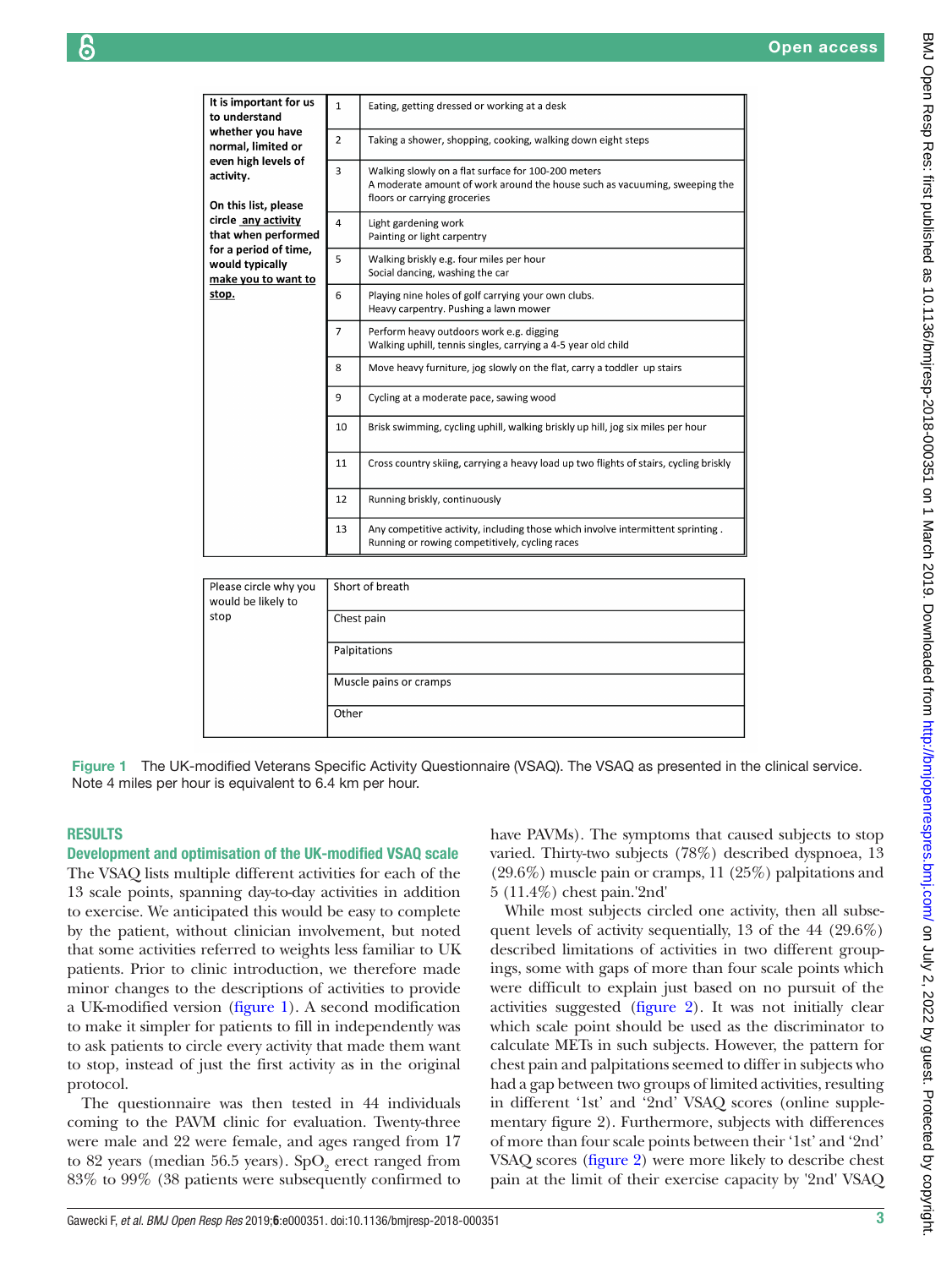

<span id="page-3-0"></span>Figure 2 Veterans Specific Activity Questionnaire (VSAQ) scores as reported by the first 44 clinic patients. The least intense activity that patients reported made them need to stop is shown in grey bars as VSAQ 'first/1st', corresponding to the VSAQ captured in the original protocol.<sup>[12](#page-6-7)</sup> Some patients reported having to stop in two non-consecutive series of activities in terms of exercise intensity—the lowest VSAQ scale value of their second set of activities is denoted as VSAQ 'second/2nd' (navy diamond). Where there was no gap, VSAQ 'second' is denoted as identical to the VSAQ 'first'.

(p=0.0009). We concluded that the limitations identified by the '2nd' VSAQ score may differ from those identified by the '1st' t. Additionally, in normal quantile plots, the distribution of the '1st' VSAQ score was more normal than the '2nd' ([online supplementary figure 3](https://dx.doi.org/10.1136/bmjresp-2018-000351)), an important factor if it were to be used as the outcome variable for regression and other statistical analyses in this rare disease population where study numbers will always be limited. We therefore used the '1st' VSAQ score, the lowest value at which exercise limitation was described, as validated in the general population[.12](#page-6-7)

#### VSAQ and MRC dyspnoea scores in the full cohort

In total, between 16 March 2017 and 14 May 2018, 71 patients with PAVMs proven by CT scan completed the VSAQ prior to their clinic review. In this group, ages ranged from 20 to 85 (median 52) years,  $\text{SaO}_2$  from  $80\%$ to 99.5% (median 96%), haemoglobin from 73 to 197  $g/L$  (median 136  $g/L$ ), and CaO<sub>2</sub> from 8.6 to 21.9 mL/ dL. The particularly high prevalence of anaemia reflected the fact that many patients had frequent nosebleeds due to underlying hereditary haemorrhagic telangiectasia. As in the 2006–2010 PAVM cohort,  $^{6}$  Ca $\overline{O}_2$  was maintained by secondary erythrocytosis and polycythaemia, unless iron deficiency was present [\(figure](#page-4-0) 3).

The raw VSAQ data were used to derive approximate MRC Dyspnoea Scale and NYHA categories. The three scales are illustrated by gender in [figure](#page-5-0) 4. In keeping with

previous data indicating well-preserved exercise tolerance in most patients with PAVMs, 49 of 71 (69%) in the current cohort reported they did not need to stop until activities more energetic than walking briskly at 4 mph (6.4 km per hour, VSAQ >5). As a result, only 27 patients (38%) were in NYHA classes 2–4, and only 36 patients (38%) in MRC classes 2–5.

In clinical practice it is widely assumed that patients with PAVM with lower  $\text{SaO}_2$  are more dyspnoeic and exercise-limited. By Kruskal-Wallis, there was no relationship between  $SaO_2$  and MRC Dyspnoea Scale (p=0.98), NYHA classification (p=0.12) or VSAQ (p=0.17), although trends did emerge applying linear and quantile regression (noting the skewed MRC Dyspnoea Scale and NYHA classifications). The crude  $\text{SaO}_2$  linear regression coefficient for the MRC Dyspnoea Scale was −0.95 (95% CI −0.20 to 0.005) (p=0.06), for NYHA −0.085 (95% CI −0.15 to −0.18) (p=0.013), and for the raw VSAQ score 0.22 (95% CI −0.043 to  $0.47$ ) (p= $0.10$ ).

It was noted however that the raw VSAQ scale was capturing other differences, particularly that men were achieving higher levels of activity before stopping [\(figure](#page-5-0) 4). The difference was less pronounced using the MRC Dyspnoea Scale, and not captured by NYHA classi-fication [\(table](#page-5-1) 1). Sa $O_2$  did not differ between men and women, but  ${\rm CaO}_2$  was substantially lower in women, due to lower haemoglobin [\(table](#page-5-1) 1, [figure](#page-5-0) 4).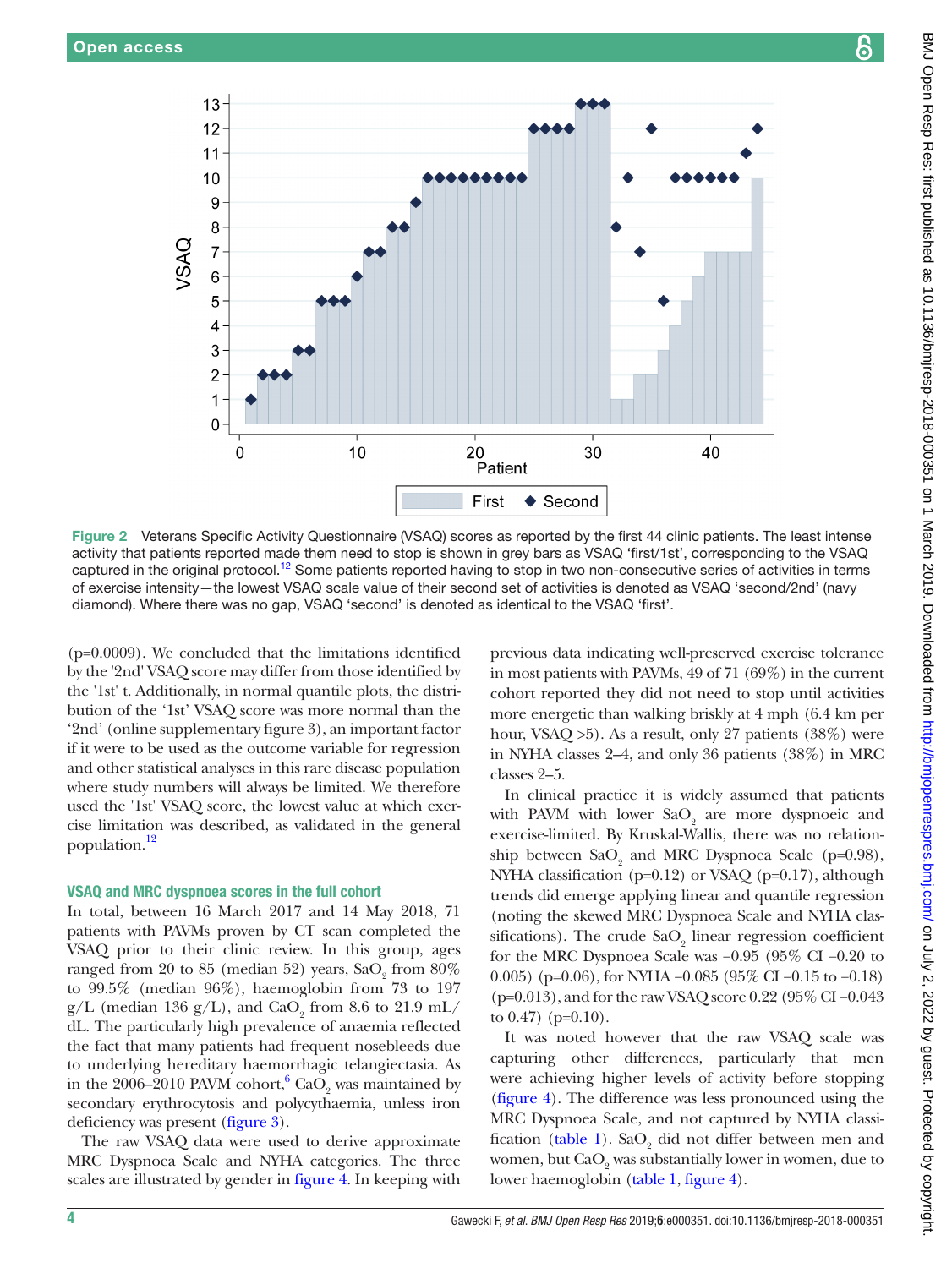



<span id="page-4-0"></span>Figure 3 Relationship between arterial oxygen content (CaO<sub>2</sub>) and oxygen saturation (SaO<sub>2</sub>). CaO<sub>2</sub> across all degrees of hypoxaemia was calculated by SaO<sub>2</sub> × haemoglobin × 1.34/100, where SaO<sub>2</sub> was expressed as %, and 1.34 mL is the amount of oxygen carried per gram of haemoglobin.<sup>20</sup> The bold black line represents the regression line for all patients, irrespective of iron status (p=0.87). Grey circles/dotted line/shaded 95% confidence intervals (CIs) represent patients without iron deficiency (p=0.27). Red circles/dotted line/shaded 95% CIs represent patients with iron deficiency (p=0.27).

#### Associations with METs

The VSAQ is not just a scale of activities, but also corresponds to validated calculated METs. In the 71 patients with PAVMs, METs ranged from 1.33 to 15.55 kcal/kg/minute (median 8.84, IQR 6.64–11.86), and were also significantly higher in men (3.97–15.55, median 8.84 kcal/kg/hour) than in women (1.33–14.4, median 8.25 kcal/kg/hour, p=0.0039).

In univariate regression analyses,  $\mathrm{SaO}_{2}$  was weakly associated with the age-adjusted METs (p=0.044; [table](#page-6-13) 2). Once adjusted for sex, lower  $\text{SaO}_{\text{2}}$  was more strongly associated with lower METs (adjusted p value of 0.026), but this was not the most striking association.

Patients with hypoxaemia due to PAVMs compensate using secondary erythrocytosis. $618$ 

Haemoglobin ranged from 73 to 197 (median 136) g/L, and was significantly lower in women than in men [\(table](#page-5-1) 1). Haemoglobin was associated with the age-adjusted METs (p=0.001), although the association was less pronounced when adjusted for sex [\(table](#page-6-13) 2). Overall, in crude and sex-adjusted regression, a haemoglobin increment of  $10 \text{ g/L}$  (1  $\text{ g/dL}$ ) was associated with approximately a twofold greater increase in METs than a 1% increment in  $\text{SaO}_2$  [\(table](#page-6-13) 2).

As we have shown previously, patients with hypoxaemia due to PAVMs generally maintain their  $CaO<sub>2</sub>$ <sup>6</sup> <sup>18</sup> and this was observed in the current cohort [\(figure](#page-4-0) 3).  $\rm CaO_{2}$  ranged from 8657 to 21 930 (median 17 332) mL of oxygen/L, and

was significantly higher in men than in women [\(table](#page-5-1) 1), reflecting the differing haemoglobin values and degree of iron deficiency [\(figure](#page-4-0) 3). In both crude and sex-adjusted regression,  $\text{CaO}_2$  was more strongly associated with METs than either  $CaO<sub>2</sub>$  or haemoglobin in isolation [\(table](#page-6-13) 2).

# **DISCUSSION**

We have shown that the VSAQ is an efficient and quantifiable measure of exercise capacity that discriminates between different levels of normal and athletic activity, in addition to mild, moderate and severe limitations. The initial 13-point scale can be readily employed in clinical service. Application captured a weak inverse association between  $\text{SaO}_2$  and exercise limitation as for the more usual, dyspnoea-weighted MRC and NYHA scales, but also revealed important associations with  ${\rm CaO_2}$  reflecting haemoglobin concentrations and iron deficiency.

The primary reason for the introduction of the VSAQ was to facilitate discriminatory clinic assessments. Having nine separate scale points spanning the equivalent of NYHA class I, and MRC Dyspnoea Scales 1 and 2, allowed a more granular assessment of activity. Furthermore, the time completing is spent by patients, not clinicians who can instead focus on interpretations and clinical management. The patient-centric, non-directed approach is appreciated by patients who find it easy to complete, noting this relates to their normal activities and lifestyle. We calculated that our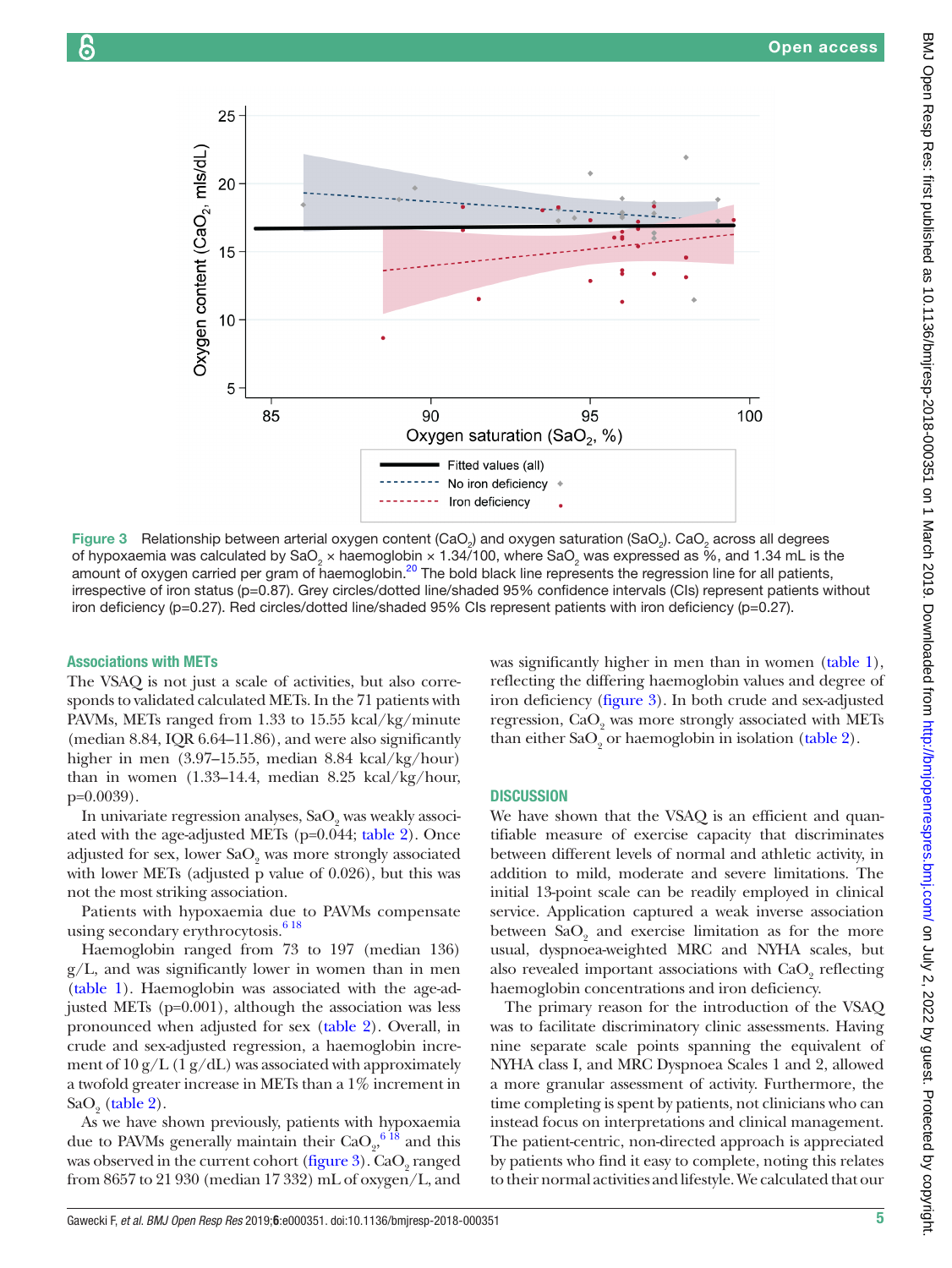

<span id="page-5-0"></span>Figure 4 Activity limitation scores across the 71 patients with PAVMs in the study cohort. VSAQ scores (for men, women and combined) were denoted by the lowest number/first activity when a patient would typically have to stop (for details across the 1–13 VSAQ scale, see [figure 1](#page-2-0)). These were approximated to the MRC Dyspnoea Scale and NYHA classification as indicated. MRC, Medical Research Council; NYHA, New York Heart Association; PAVM, pulmonary arteriovenous malformation; VASQ, Veterans Specific Activity Questionnaire.

previous assessments took a minimum of 27 s per patient, and usually considerably longer as patients selected their own activities, with some proceeding to expand in detail. In contrast, the patient-completed VSAQ enabled immediate clinician allocation of patients to athletic, normal or impaired exercise tolerance. Additionally, during the consultation, it allowed those whose capacity had changed to rapidly and objectively indicate where they would have been at a previous timepoint. In terms of clinical utility, it has proven immensely valuable.

The relatively limited association between  $SaO<sub>2</sub>$  and METs mirrors the unchanged exercise capacity of patients with PAVM assessed by CPET before and after PAVM treatments that have improved their  $\text{SaO}_2^8$  $\text{SaO}_2^8$  Instead, the indices of haemoglobin alone, or  $CaO<sub>2</sub>$  (which is determined by haemoglobin and  $\text{SaO}_2^{20}$  $\text{SaO}_2^{20}$  $\text{SaO}_2^{20}$ , displayed marked differences between the genders and strong associations with METs. The observed relationships between METs and  $\text{SaO}_2$ , haemoglobin, and  $\text{CaO}_2$  suggest the VSAQ will usefully discriminate incremental differences relating to very modest changes. We thus consider that the VSAQ is ideally suited to long-term follow-up of patients with PAVMs before and after treatment of anaemia/iron deficiency, in addition to pre-PAVM/post-PAVM treatments or other incidental pathologies/lifestyle changes.

The pattern displayed by patients reporting two different groups of exercise limitations (and hence '1st' and '2nd' VSAQ scores; [figure](#page-3-0) 2) deserves comment. The finding could reflect factors such as differing patient effort, prior muscle training or familiarity, although there are physiological reasons why the study cohort may differ from the general population. An increased resting heart rate, exuberant postural tachycardia and increased ventilatory rate are three of the compensatory mechanisms for PAVMs, <sup>810</sup> although despite these physiological compensations, as exercise becomes more demanding, patients with PAVMs have been shown to have perceived dyspnoea no greater than controls.<sup>8</sup> This could explain why limitation by activities in the middle range of the VSAQ was not seen as often—essentially that low level activities may be more challenging for patients who rapidly increase their heart rate, including on standing.<sup>[7](#page-6-14)</sup> When metabolic requirements

<span id="page-5-1"></span>

| <b>PAVM</b> cohort characteristics<br>Table 1 |               |               |         |  |  |  |  |
|-----------------------------------------------|---------------|---------------|---------|--|--|--|--|
|                                               | <b>Male</b>   | Female        | P value |  |  |  |  |
| Age                                           | $50(20-81)$   | 53 (20 - 85)  | 0.37    |  |  |  |  |
| <b>MRC Dyspnoea</b><br>Scale                  | $1(1-5)$      | $2(1-5)$      | 0.032   |  |  |  |  |
| NYHA class                                    | $1(1-4)$      | $1(1-4)$      | 0.13    |  |  |  |  |
| VSAQ score                                    | $10.5(1-13)$  | $7(1-12)$     | 0.0018  |  |  |  |  |
| Sao, (%)                                      | 96 (89-98)    | 96 (80-96)    | 0.67    |  |  |  |  |
| $CaO2$ (mL/L)                                 | 189 (160-219) | 168 (87-194)  | 0.0003  |  |  |  |  |
| Haemoglobin (g/L)                             | 152 (123-197) | 132 (73-169)  | 0.0004  |  |  |  |  |
| Serum iron (µmol/L)                           | $14(7-35)$    | $11(1-48)$    | 0.020   |  |  |  |  |
| Transferrin<br>saturation index (%)           | $22.5(6-54)$  | $15(1 - 66)$  | 0.016   |  |  |  |  |
| Ferritin $(\mu g/L)$                          | 54 (11-306)   | $26(3 - 160)$ | 0.024   |  |  |  |  |

Selected demographics of the 71 patients with PAVMs. Data indicate median (minimum to maximum). P values were calculated by Mann-Whitney. Note that in this cohort, the MRC Dyspnoea Scale and NYHA class equivalents were assigned from the VSAQ score (see [figure 3\)](#page-4-0).

CaO<sub>2</sub>, arterial oxygen content; MRC, Medical Research Council; NYHA, New York Heart Association; PAVM, pulmonary arteriovenous malformation; SaO<sub>2</sub>, oxygen saturation; VSAQ, Veterans Specific Activity Questionnaire.